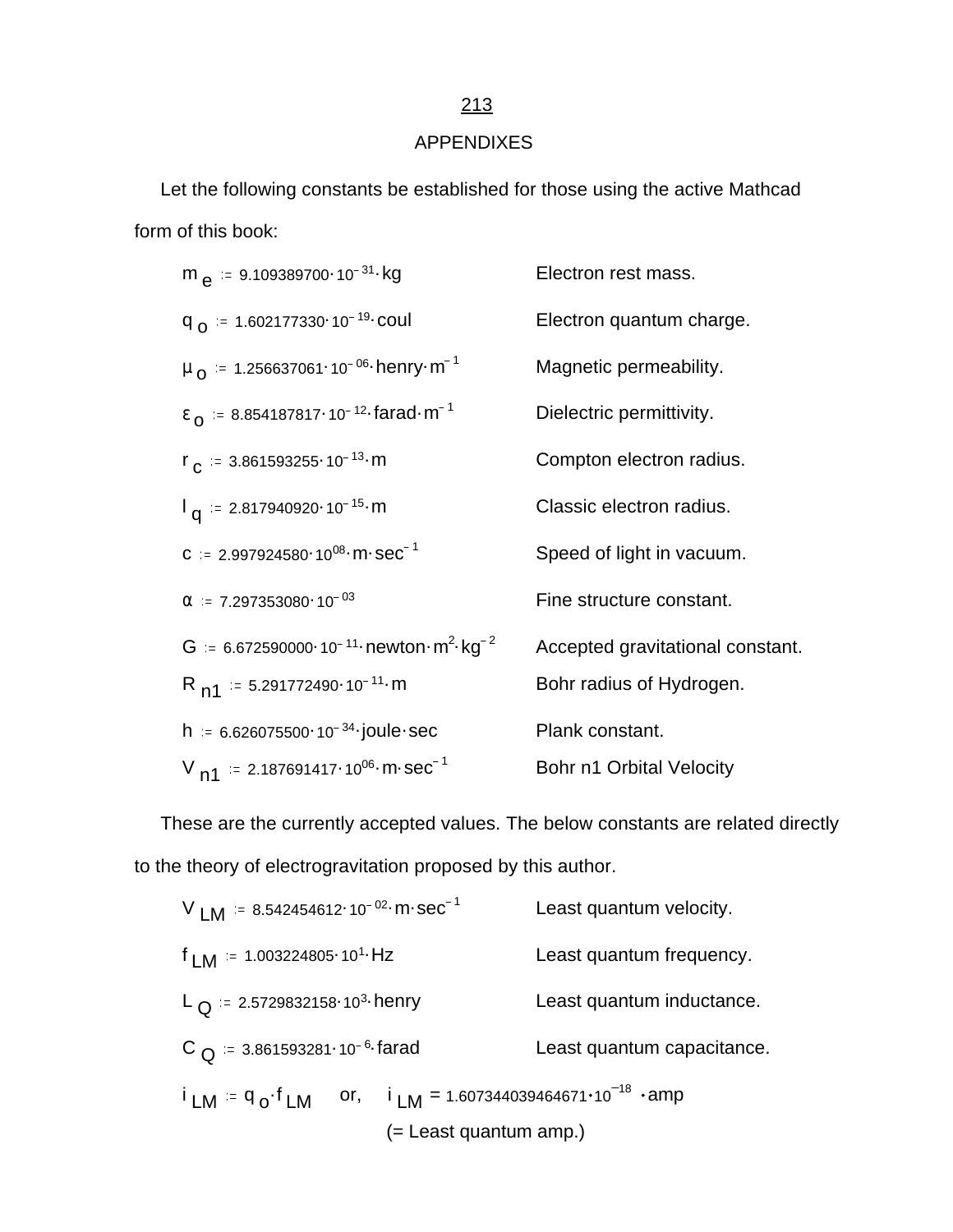# Appendix 1 The Atomic Generation of the Electrograviton

 It can be shown that the electrograviton may be created in the atomic realm and also that the gravitational force was the last force to evolve from the cooling of matter after the Big Bang occurred. The case in point will be made using the Hydrogen atom.

354) Where; 
$$
t_{LM} = \frac{1}{f_{LM}}
$$
 and  $Q_i = \frac{q_0}{t_{LM}}$  (Q<sub>i</sub> = least  
quantum  
amperes.)

First, the energy level of the N1 orbital of Hydrogen is calculated;

(355)  $E_{n1} = m_e \cdot V_{n1}^2$  or,  $E_{n1} = 4.359748204312383 \cdot 10^{-18}$  joule then the potential voltage is calculated;

(356) Volts 
$$
_{n1} = \frac{E_{n1}}{q_o}
$$
 or, Volts  $_{n1} = 27.2113961587035 \cdot volt$ 

next, a time can be calculated related to the parameters above for N1 as:

(357) 
$$
t_{xn1} = -L_Q \frac{Q_i}{Volts_{n1}}
$$
 or,  $t_{xn1} = -1.519829857842846 \cdot 10^{-16}$  sec

then, the basic time related to the quantum energy of the N1 orbital is found as:

(358) 
$$
t_{n1} = \frac{h}{m_e \cdot V_{n1}^2}
$$
 or,  $t_{n1} = 1.519829859312956 \cdot 10^{-16} \cdot \text{sec}$ 

and finally the ratio of the times is arrived at;

(359) or, ratio 
$$
t = \frac{t_{n1}}{t_{xn1}}
$$
 ratio  $t = -1.000000000967286$   
(Which is ~ 1 in numerical terms.)

### 214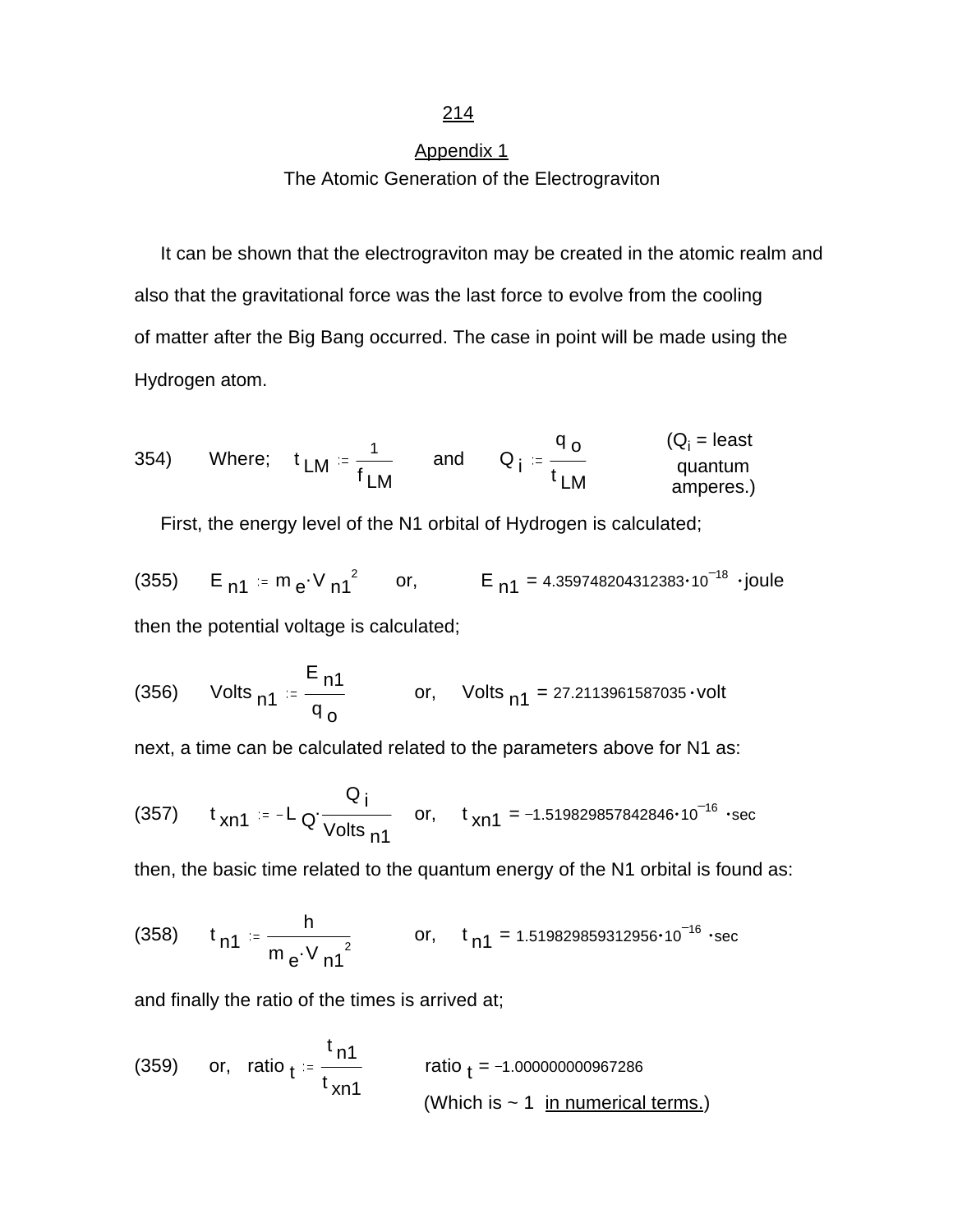where, 
$$
\frac{1}{t_{LM}}
$$
 = 10.03224805·Hz = Quantum electrogravitational frequency.

 The (-) term in the ratio comes from the classical expression for determining the induced voltage when the inductance and rate of change of current is known. Thus there is established the mechanism for the creation of the electrograviton at the atomic level as is shown above since the quantum time used to define the minimum quantum current is t<sub>LM</sub> as in Q<sub>i</sub> = q<sub>o</sub> / t<sub>LM</sub>. (Current = charge / unit of time).

 $Q_i$  is herein defined as the lowest allowable quantum current as defined above.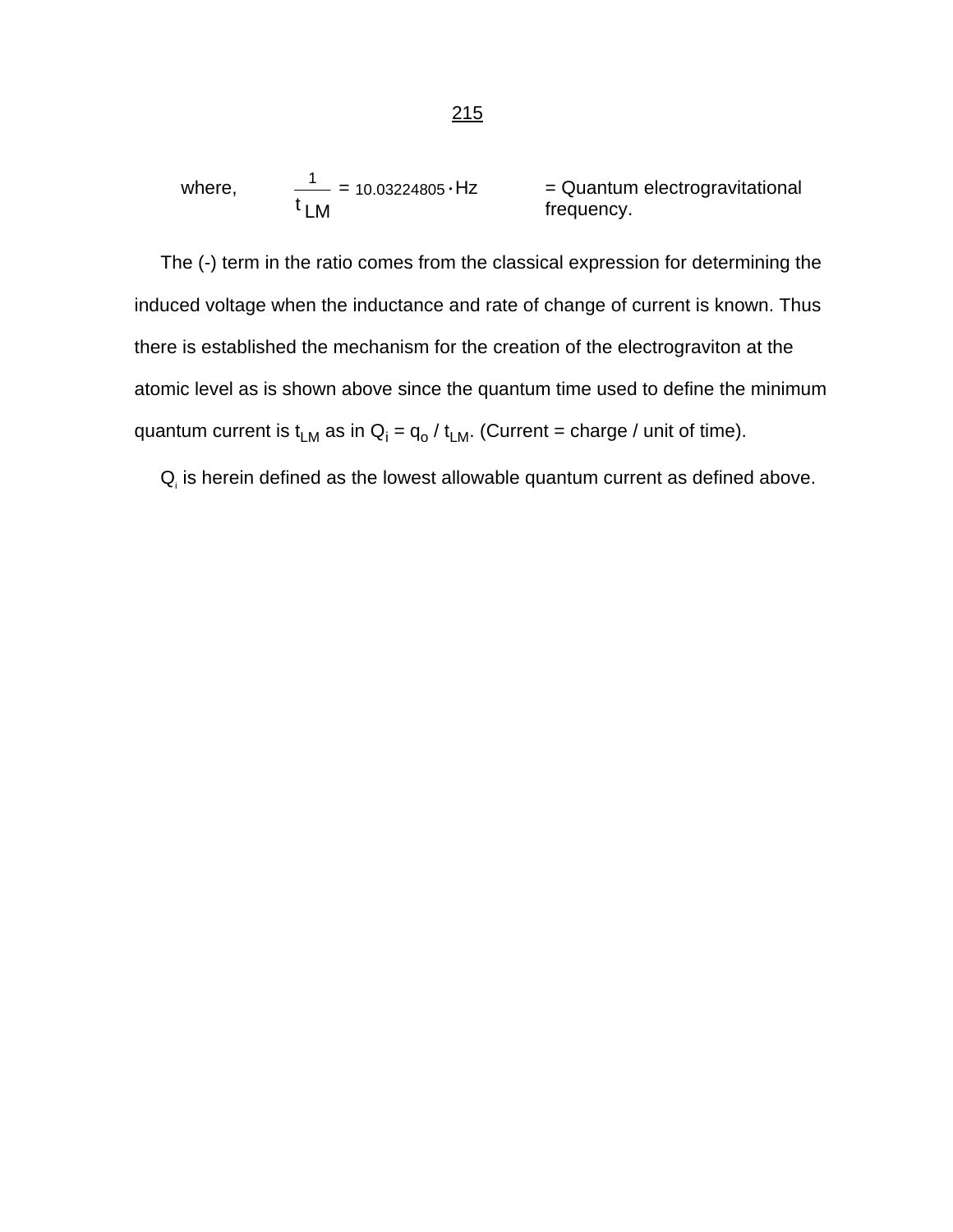# Appendix 2 A possible Quantum Drive Mechanism

 There exists a condition in the atomic orbitals that allows for the translation of electron position instantaneously from one position to another by raising the orbital energy in a quantum amount that will raise that electron to the next higher orbital level or completely out of the atom if the energy is high enough. The very interesting action that occurs is that the smaller the energy difference between orbitals the larger the jump as the electron rises to higher orbital energy levels.

 Previously the concept was presented wherein it was proposed that all matter inside of a properly designed and controlled standing wave matter field could be held in rigid position by that field. If now we were to allow for the electrons on the surface of the craft to circulate or assume positions of probability around a center of the top and bottom of the craft and then to cause the electrons to step all in one direction or the other there exists the possibility that the craft would follow and so would everything in it. The action would be instantaneous and the better the control over the discrete quantum steps in energy level, the further each jump would be. This would be the second form of the propulsion system that would be used by the craft and it would explain why the craft that have been observed by our radars can make such high speed oblique turns that seem impossible to us.

 Finally, the ability to control quantum energy in such a fashion may allow for the projection of solid images that would appear to us to be real persons or objects. It also suggests the possibility of a very advanced form of weaponry that could not be shielded against and therefore also suggests that we should respect whoever had that capability and act towards them accordingly.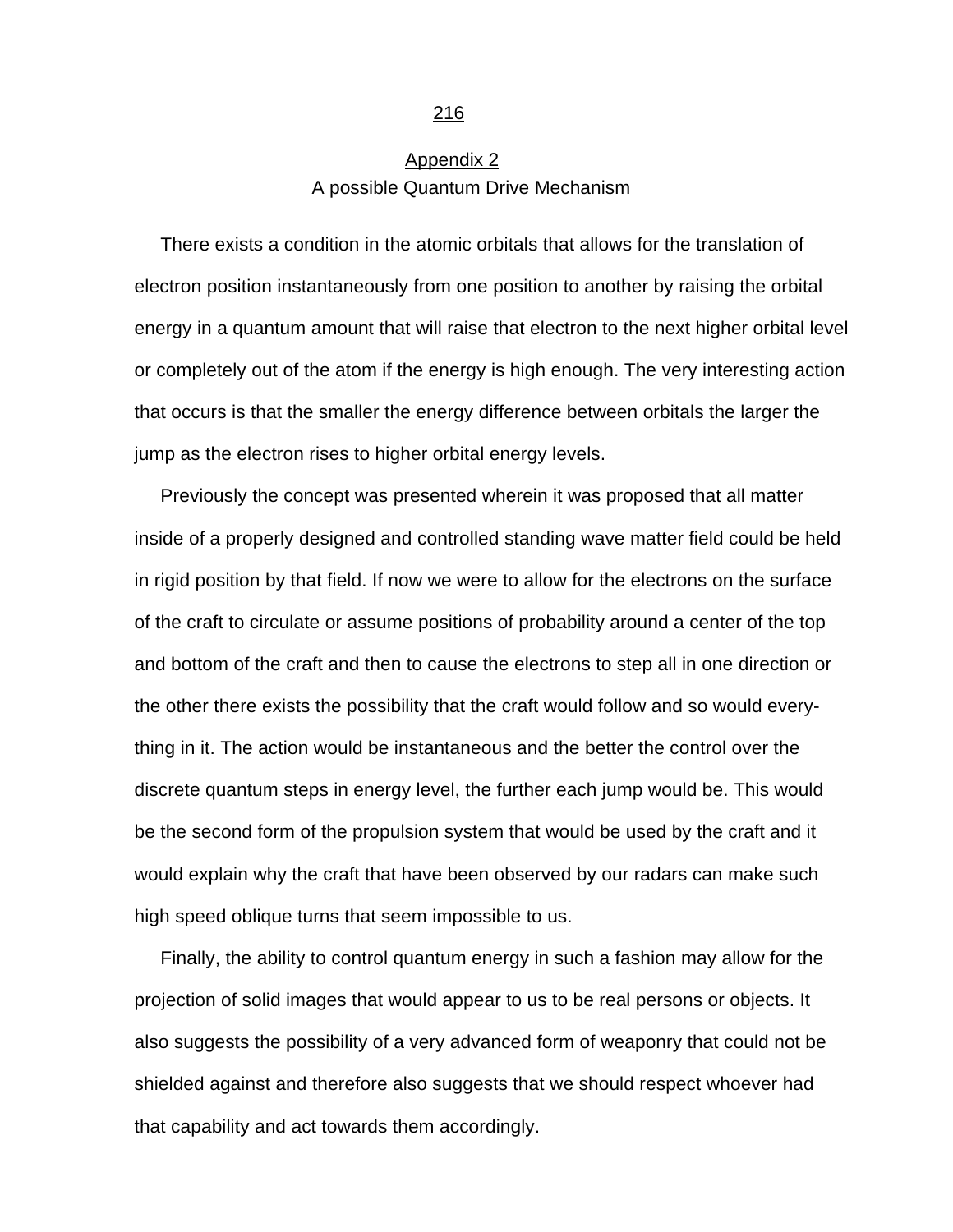### Appendix 3

The Electrogravitational Connection to the Fluxoid Quantum

Let the following parameters be defined as:

(360) B<sub>Quantum</sub> = 
$$
\frac{\mu_0 \cdot Q_i}{2 \cdot 1_q}
$$
 or, B<sub>Quantum</sub> = 3.583907802028639·10<sup>-10</sup> · tesla

And,

(361) 
$$
r_{LM} = \frac{V_{LM}}{2 \cdot \pi \cdot f_{LM}}
$$
 or,  $r_{LM} = 1.355203610259576 \cdot 10^{-3} \cdot m$ 

Then the field flux for the area related to  $r_{LM}$  is:

(362) 
$$
\Phi_{Q} = B_{\text{Quantum}} \cdot \pi \cdot r_{LM}^{2}
$$
  $\Phi_{Q} = 2.067834616131251 \cdot 10^{-15}$   $\cdot$   $\text{weber}$ 

The recognized value for the Quantum Fluxoid is:

$$
(363) \qquad \Phi_{\mathbf{0}} = 2.067834610 \cdot 10^{-15} \text{.} \text{weber}
$$

where the ratio: 
$$
\frac{\Phi_{\mathbf{O}}}{\Phi_{\mathbf{Q}}}=0.99999997034941
$$

And this ratio is very nearly *numerically* equal to unity or one.

The  $\Phi_{\rm o}$  value above was obtained by solving for the flux  $\mathsf{B}_{\mathsf{Quantum}}$  taken at the classic electron radius using the minimum quantum current  $\mathsf{Q}_\mathsf{i}$  =  $\mathsf{q}_\mathsf{o}$  /  $\mathsf{t}_\mathsf{LM}$  taken out to the area based on the electrogravitational action radius  $r_{LM}$ . Thus it is established (along with the page (214) presentation of "The Atomic Generation of the Electrograviton") that there exists a direct connection of the electrogravitational time  $t_{LM}$  that defines the minimum quantum current  $\mathsf{Q}_\mathsf{i}$  which in turn defines the time in the  $\mathsf{n}_1$ orbital as well as the basic fluxoid quantum  $\Phi_{\rm o}.$  Note that  $\Phi_{\rm o}$  may be defined as: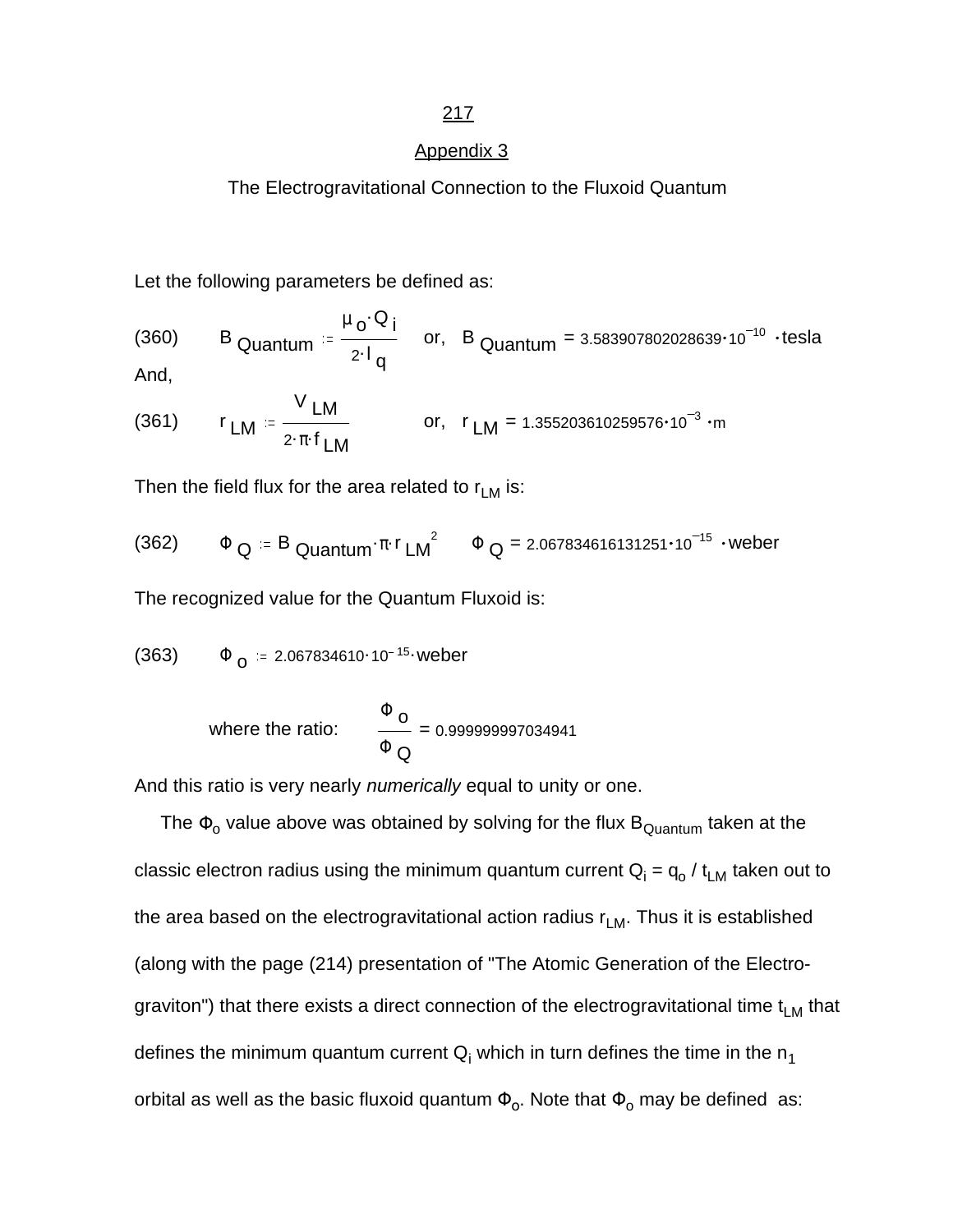(364) 
$$
\Phi_0 = \frac{h}{2 \cdot q_0}
$$
 or,  $\Phi_0 = 2.067834619779572 \cdot 10^{-15}$   $\cdot$   $\text{weber}$ 

Summarizing the above;

(365) 
$$
\frac{t_{n1}}{t_{xn1}} = -1.000000000967286
$$
 and  $\frac{\Phi_0}{\Phi_Q} = 1.00000000176432$  also.

$$
\mathsf{or};
$$

or;  
\n(a) 66  
\n
$$
\frac{h}{m e \cdot V n1^{2}} \left(-L \frac{Q_{i}}{\text{Volts } n1}\right)^{-1} = -1.000000000967285
$$

and,

$$
\Phi_{o} \qquad \qquad \Phi_{Q}
$$
\n
$$
(367) \qquad \left(\frac{h}{2 \cdot q_{o}}\right) \cdot \left[\left(\frac{\mu_{o} \cdot Q_{i}}{2 \cdot 1_{q}}\right) \cdot \left(\pi \cdot r_{LM}^{2}\right)\right]^{-1} = 1.00000000176432
$$

All of the above is based on the definition of  $\mathsf{Q}_\mathsf{i}$  as;

$$
(368) \qquad Q_{i} = 1.607344039464671 \cdot 10^{-18} \cdot \text{amp} \qquad = q_{o} / t_{LM}.
$$

Note the following:

(369) R Q . . 2.581280560 <sup>10</sup><sup>04</sup> ohm = Quantum Hall Ohm.

and

$$
(370) \qquad R_S := R_Q \cdot 2 \cdot \alpha
$$

or,  $R$  <sub>S</sub> = 376.7303128972026 $\cdot$ ohm  $=$  Free Space Radiation Resistance.

(371) 
$$
\left(\frac{Q_i^2 \cdot R_Q}{h}\right)^{\frac{1}{2}} = 10.03224799668434 \cdot Hz
$$
 (= f<sub>LM</sub> based on quantum R<sub>Q</sub>.)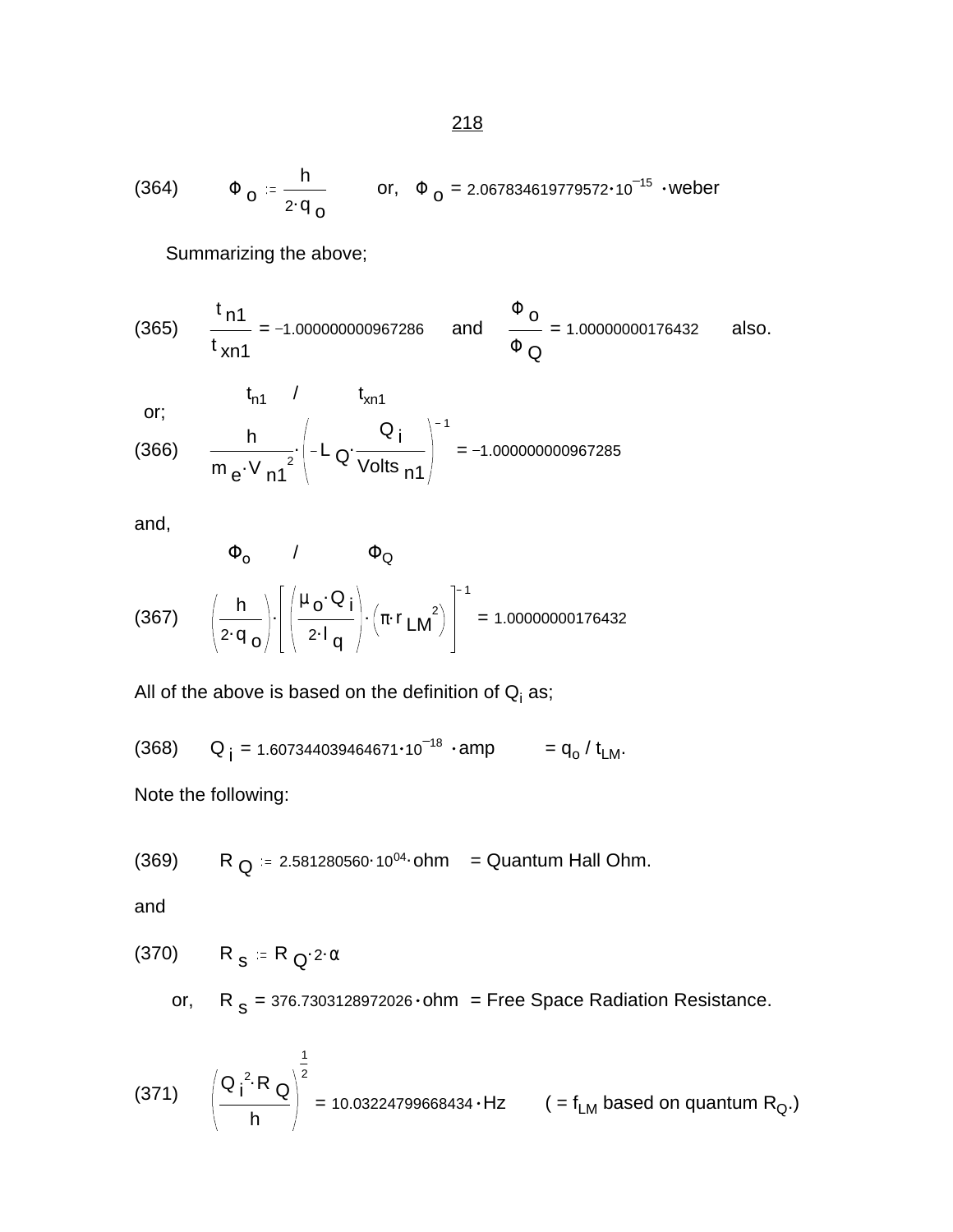And;

$$
(372) \qquad \left(\frac{Q_1^2 \cdot R_S}{h}\right)^{\frac{1}{2}} = 1.211981350614739 \cdot Hz
$$

 $($  =  $f_{\text{classic}}$  based on free- space resistance  $R_S$ . This frequency is detectable as a normal e-m rad.)

> 1 2

Where,  $R_s = 376.7303128972026 \cdot ohm$ 

And;

$$
(373) \t f_{LM} = \left(\frac{Q_i^2 \cdot R_Q}{h}\right)^2
$$
 And,

And, f<sub>classic</sub>  $Q_i^2$ ·R<sub>s</sub> h

Where;  $f_{LM}$  = 10.03224799668434 · Hz f classic

$$
_{\text{classic}} = 1.211981350614739 \cdot Hz
$$

And finally:

(374) 
$$
\left[ \left( \frac{f L M}{f_{\text{classic}}} \right)^2 \cdot 2 \right] \cdot \alpha = 1
$$
 (Or very nearly = unity.)

1

 Both of the above frequencies may be investigated by spectrum analysis methods and if they are detected would be proof of the electrogravitational action.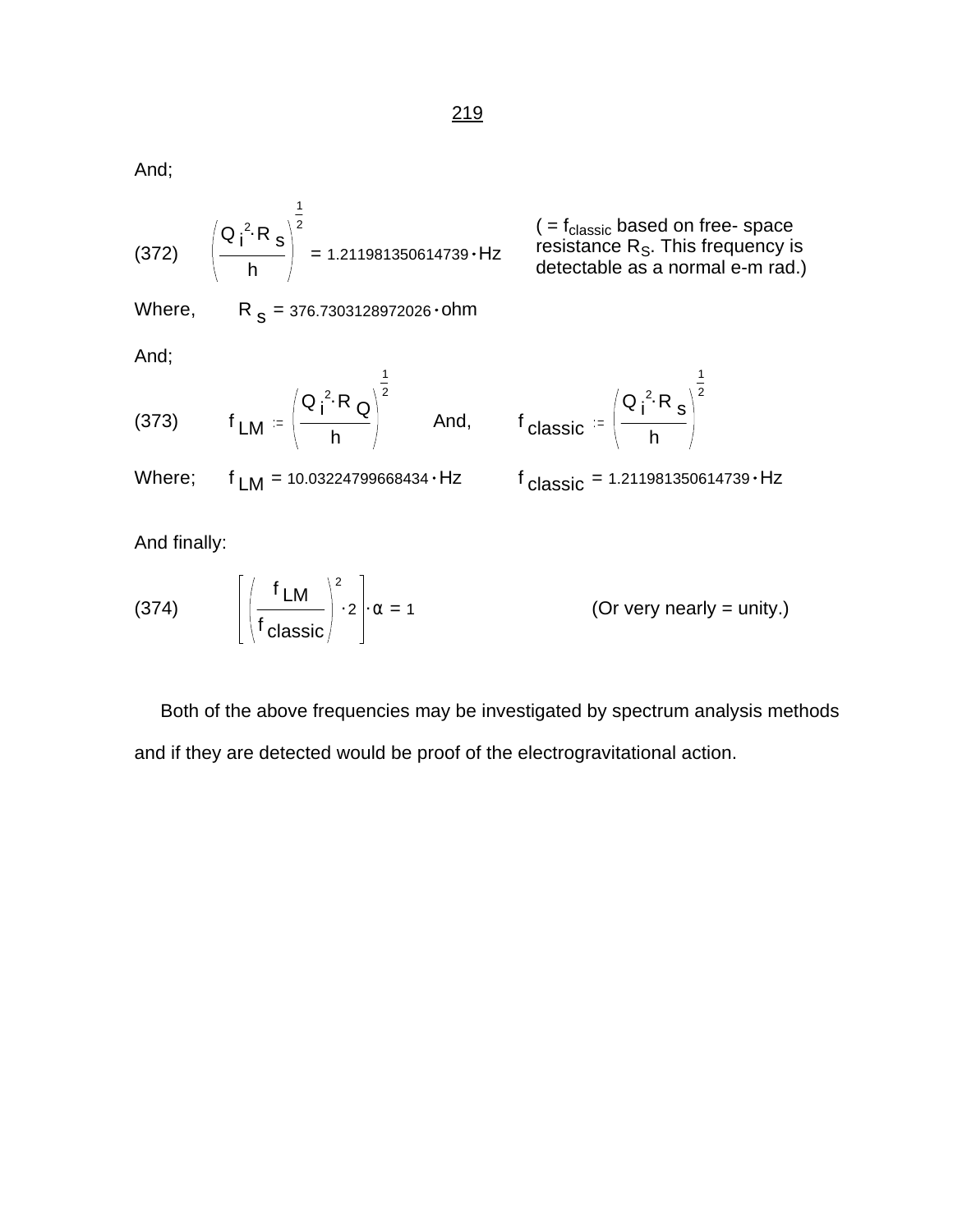### Appendix 4

### Further Consideration of How Area X Time Relates Energy Density to Pressure, Momentum, and Wavelength.

 Equations (14) and (15) previous on pages 8 &9 showed how the multiplying of the Compton area and time times the calculated energy density of the Compton torus yielded the field energy at the surface of the electron. The following will derive first the pressure max. and then the momentum and finally the wavelength related to that momentum.

(375) Let: 
$$
r_c = \frac{h}{2 \cdot \pi \cdot m_e c}
$$
 or,  $r_c = 3.861593254676707 \cdot 10^{-13} \cdot m$ 

which is the Compton wavelength of the electron.

Then:

(376) E 
$$
\text{DTorus} = \frac{q_0^2 \cdot c}{8 \cdot \pi^3 \cdot \epsilon_0 \cdot r_0^4}
$$
 E  $\text{DTorus} = 1.575750391732216 \cdot 10^{29} \cdot m^{-2} \cdot \text{watt}$ 

which is the power density of a torus with the radius parameters =  $\rm r_{c}.$ 

Then the input pressure to that torus is:

(377) P pressure = 
$$
\frac{q_0^2}{8 \cdot \pi^3 \cdot \epsilon_0 \cdot r_c^4}
$$
 or, P pressure = 5.256137536762903·10<sup>20</sup> · Pa

Then let the time associated with the rest-mass energy of the electron be stated as:

(378) 
$$
t_c = \frac{h}{m_e \cdot c^2}
$$
 or  $t_c = 8.09330099961637 \cdot 10^{-21}$  sec

The pressure in (377) above is looking for a way into our normal space where the normal space actual pressure is: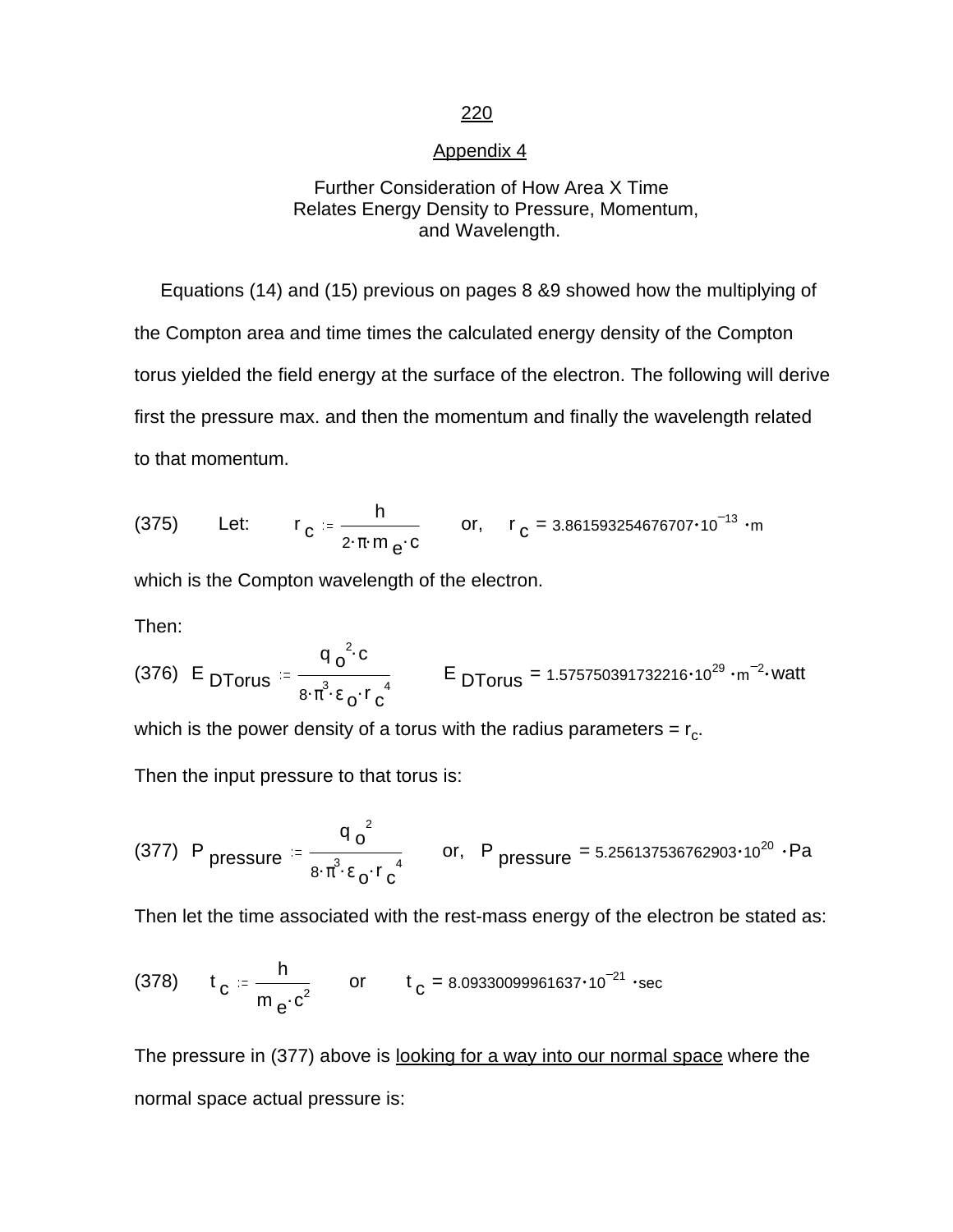(379) <sup>P</sup> . . . <sup>=</sup> pressure <sup>π</sup> <sup>r</sup> c 2 t c 1.992853347793788 10 <sup>24</sup> m 2 secPa And,

(380) P momentum = P pressure 
$$
\pi r c^2 t
$$

or, P 
$$
momentum = 1.992853347793788 \cdot 10^{-24} \cdot kg \cdot m \cdot sec^{-1}
$$

(381) 
$$
\lambda
$$
 momentum  $=$   $\frac{h}{P}$  momentum

or,  $\lambda$  momentum = 3.324918769028075 $\cdot$ 10<sup>-10</sup> ·m (= Bohr n1 wavelength.)

Note: The Compton area X Compton time = Quantum Time Gate.

 This establishes the wavelength in terms of the maximum energy density by means of dividing the maximum energy density by c, the velocity of light, to obtain the pressure and then multiplying that value times the Compton area and time to obtain the quantum momentum term above. The rest is self evident as a fundamental result from a not so obvious possibility at the beginning.

 This establishes the energy of imaginary energy space as extremely large and its associated pressure (without being limited by appropriate gating) as being vast also.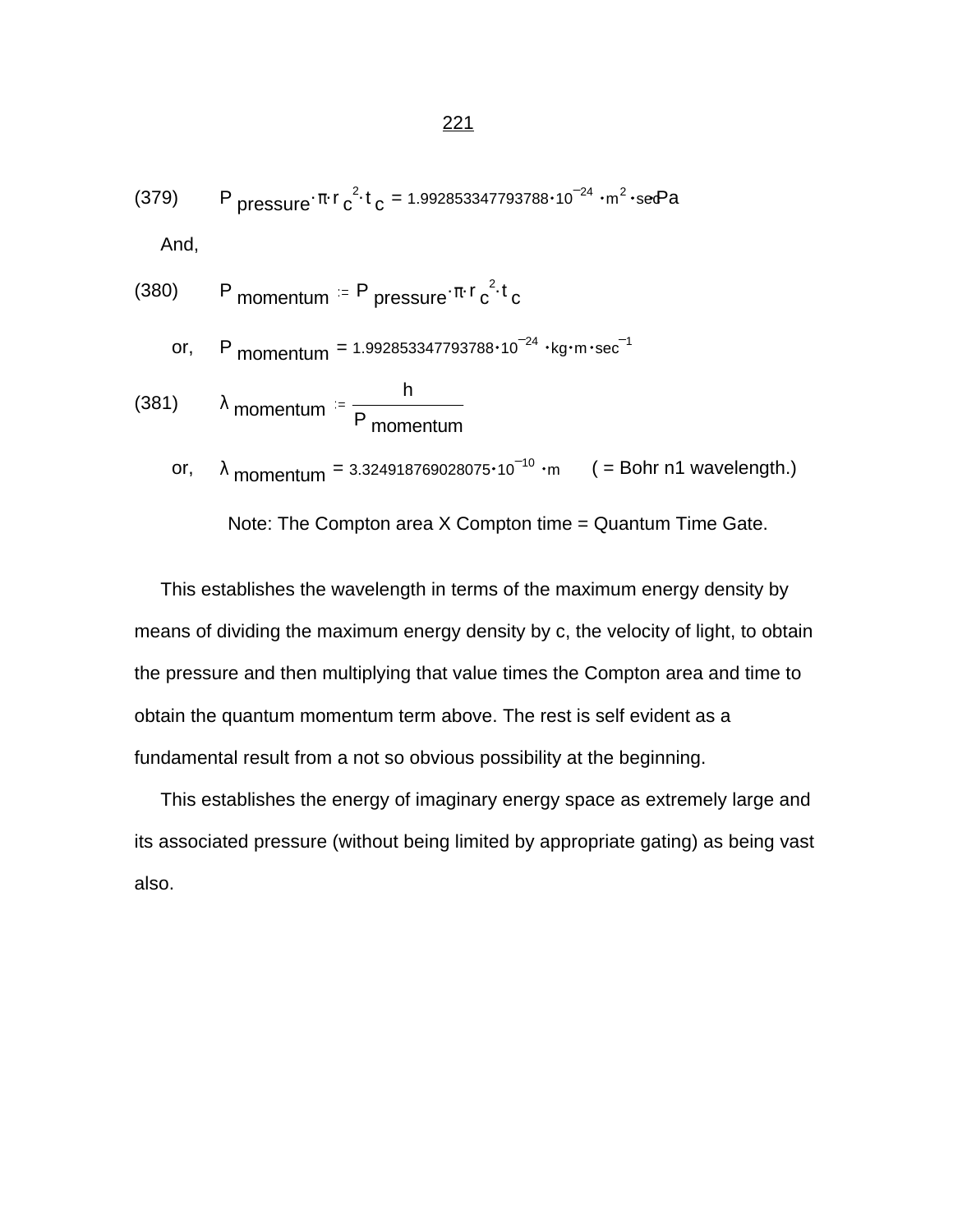### APPENDIX 5

### MULTIPLE UNIVERSES and h

 There exists within the energy and time variables that apply to Planks constant h an interesting situation that on the surface may appear to be quite trivial at first glance but in the following presentation concerning energy and its equivalent quantum frequency the h constant reveals more than a casually interesting iteration of itself.

 Given that the quantum radiated energy due to a differential kinetic energy of an orbital shift from one level to another is equivalent to  $E_{LM}$ , then;

(382) 
$$
E_{LM} = h \cdot f_{LM} \quad \text{where} \quad t_{LM} = \frac{1}{f_{LM}}
$$

and also,

$$
(383) \qquad \qquad h := E_{LM}t_{LM}
$$

or,  $h = 6.626075499999999 \cdot 10^{-34}$  sec joule

Thus;

(384) 
$$
h := \left(h \cdot f_{LM}\right) \cdot t_{LM} \qquad h \text{ is mirrored in } h.
$$

or,  $h = 6.626075499999999 \cdot 10^{-34}$  sec joule

(385) 
$$
h := \left[ \left( h \cdot f_{LM} \cdot t_{LM} \right) \cdot f_{LM} \right] \cdot t_{LM} \quad h \text{ is double-mirrored in } h.
$$

or, 
$$
h = 6.626075499999999 \cdot 10^{-34} \cdot \sec \text{joule}
$$

 It is easy to see that the above process can mirror h in h indefinitely and if we set forth the limit that h in h has to be in even multiples of  $f_{LM}$  and set the upper limit at the Compton frequency related to the  $E = mc^2 = hf_c$  then;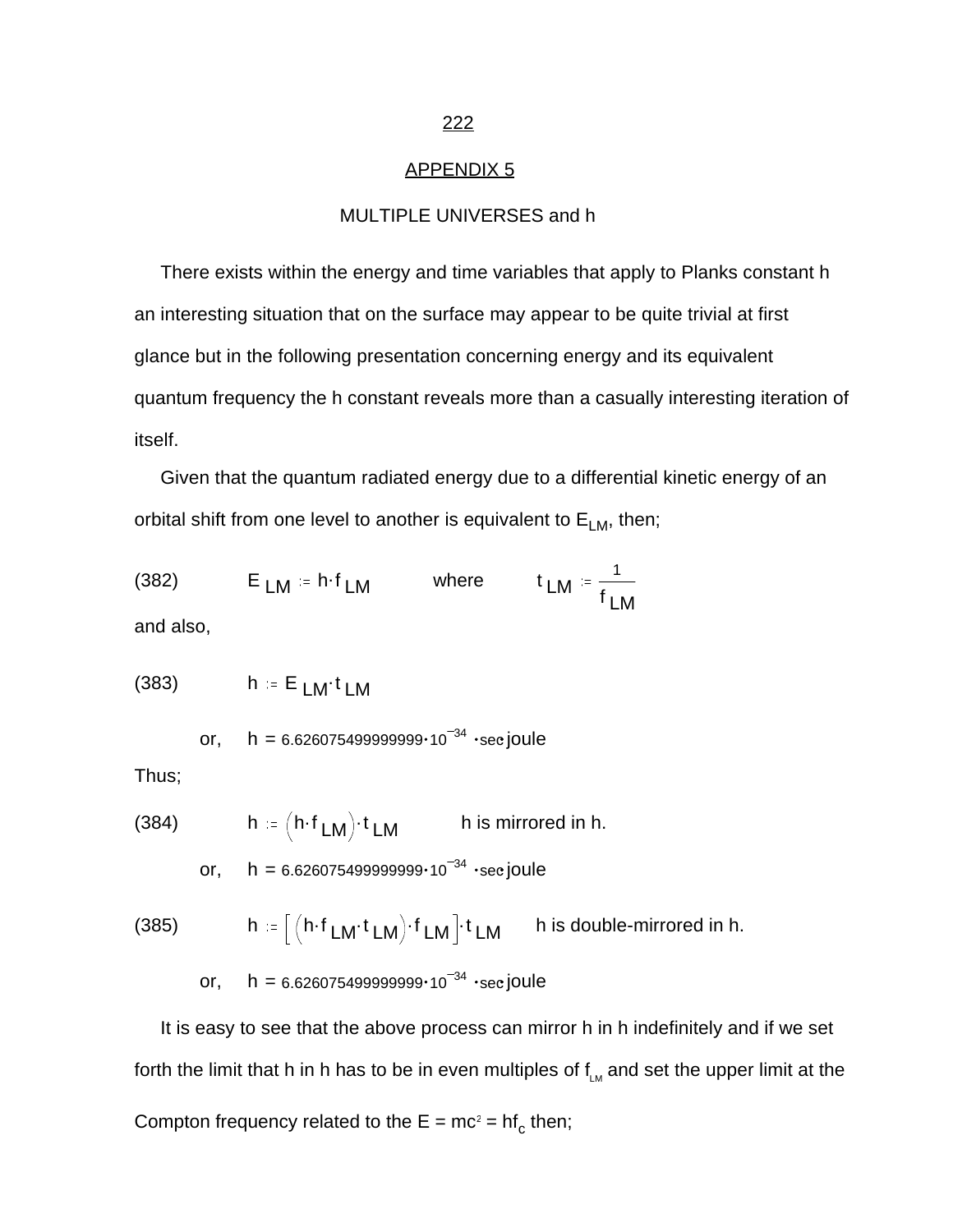Let,

(386) 
$$
f_C := \frac{m e^{c^2}}{h}
$$
  $f_C = 1.23558977980357 \cdot 10^{20} \cdot Hz$   
or,

(387) N universes = 
$$
\frac{f_c}{f_{LM}}
$$
 N universes = 1.231618058297535·10<sup>19</sup>

This would represent the total parallel universes in all of creation.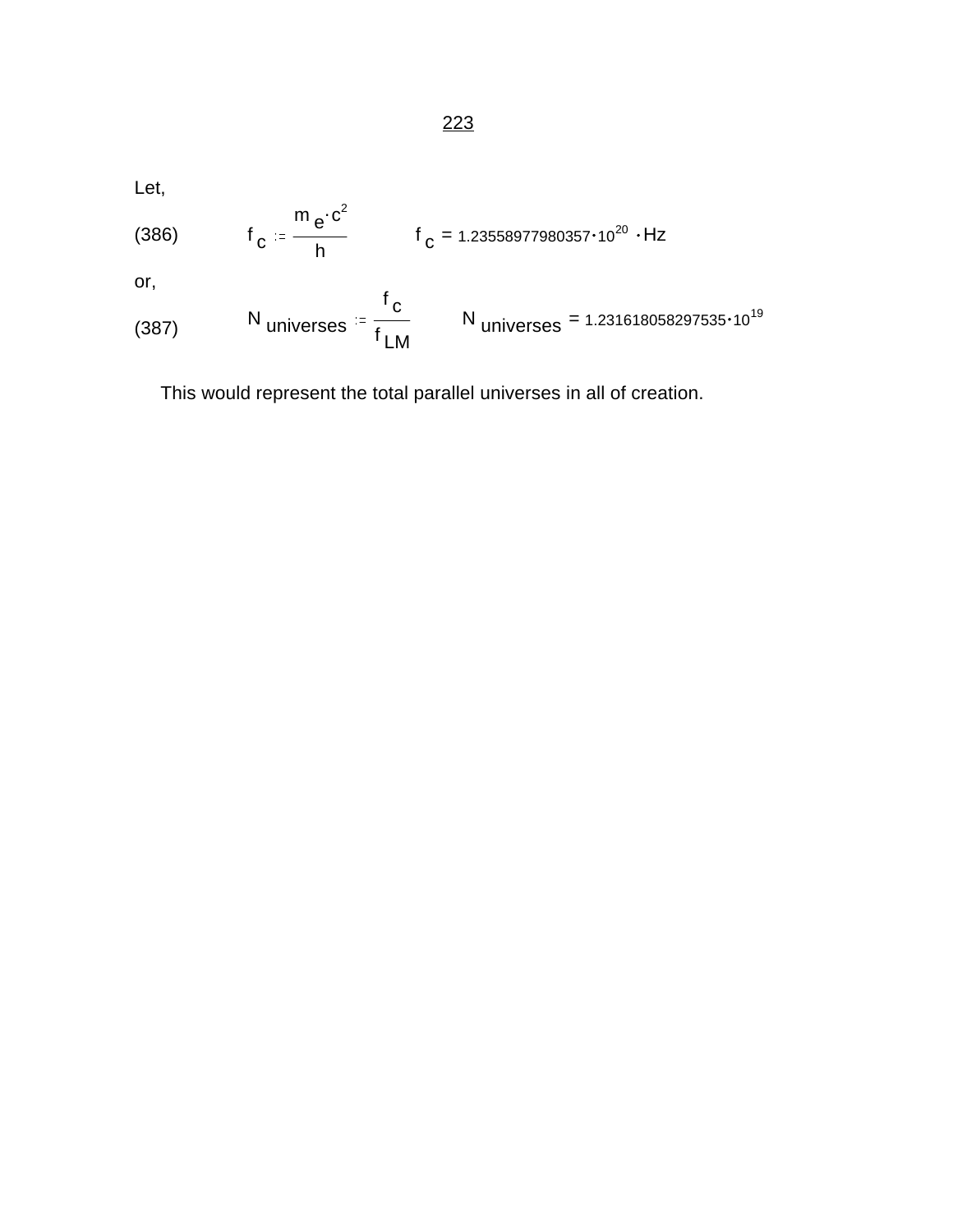### APPENDIX 6

### THE FINE STRUCTURE CONSTANT AND QUANTUM POWER RATIOS

Let:  $x = t$  LM where,  $t$  LM = 0.09967855662365 $\cdot$ sec And;  $L_{\Omega} = 2.572983217 \cdot 10^{3}$  henry

and the formula for self induced voltage is:  $E_{ind} = -L (\Delta i / \Delta t)$ ,

then,

(388) E  $LM = -L_Q \left( \frac{4L}{L} \right)$ . q o t LM 1 t x where,  $\frac{6}{1}$  = q o t LM 1.607344030922556 $\cdot$ 10<sup>-18</sup> ·amp

and then;

E  $_M = -4.149005920223788 \cdot 10^{-14}$  · volt

which is f $_{\sf LM}$  x twice the magnitude of the fluxoid quantum  $\Phi_{\sf o}$  ;  $\,$  or,

(389)  $\Phi_{Q} = 2.067834619779572 \cdot 10^{-15}$  weber and where,

$$
\frac{E_{LM}}{2 \cdot \Phi_0} = -10.03224793834351 \cdot Hz \quad \text{and,} \quad f_{LM} = 10.03224799668434 \cdot Hz
$$

then,

(390) 
$$
\Phi
$$
 LM  ${}^{:=}$  - L  $Q \cdot \frac{q_0}{2 \cdot t}$  or,  $\Phi$  LM = -2.067834607754432·10<sup>-15</sup> · weber

where again,  $2 \cdot \Phi_{\mathbf{O}} \cdot \mathbf{q}_{\mathbf{O}} = 6.626075499999999 \cdot 10^{-34} \cdot \sec \, \text{joule } = \mathsf{h}$ 

(391) 
$$
\frac{E \text{ LM}}{2. \Phi \text{ LM}} = 10.03224799668434 \cdot Hz \text{ which now gives fLM as a positive value.}
$$

Finally, power =  $E \times I$  or voltage times current, then:

(392) 
$$
S_{LM} = -L_Q \left( \frac{q_o}{2 \cdot t_{LM}} \right) \cdot \frac{1}{t_x} \cdot \frac{q_o}{t_{LM}}
$$
 or,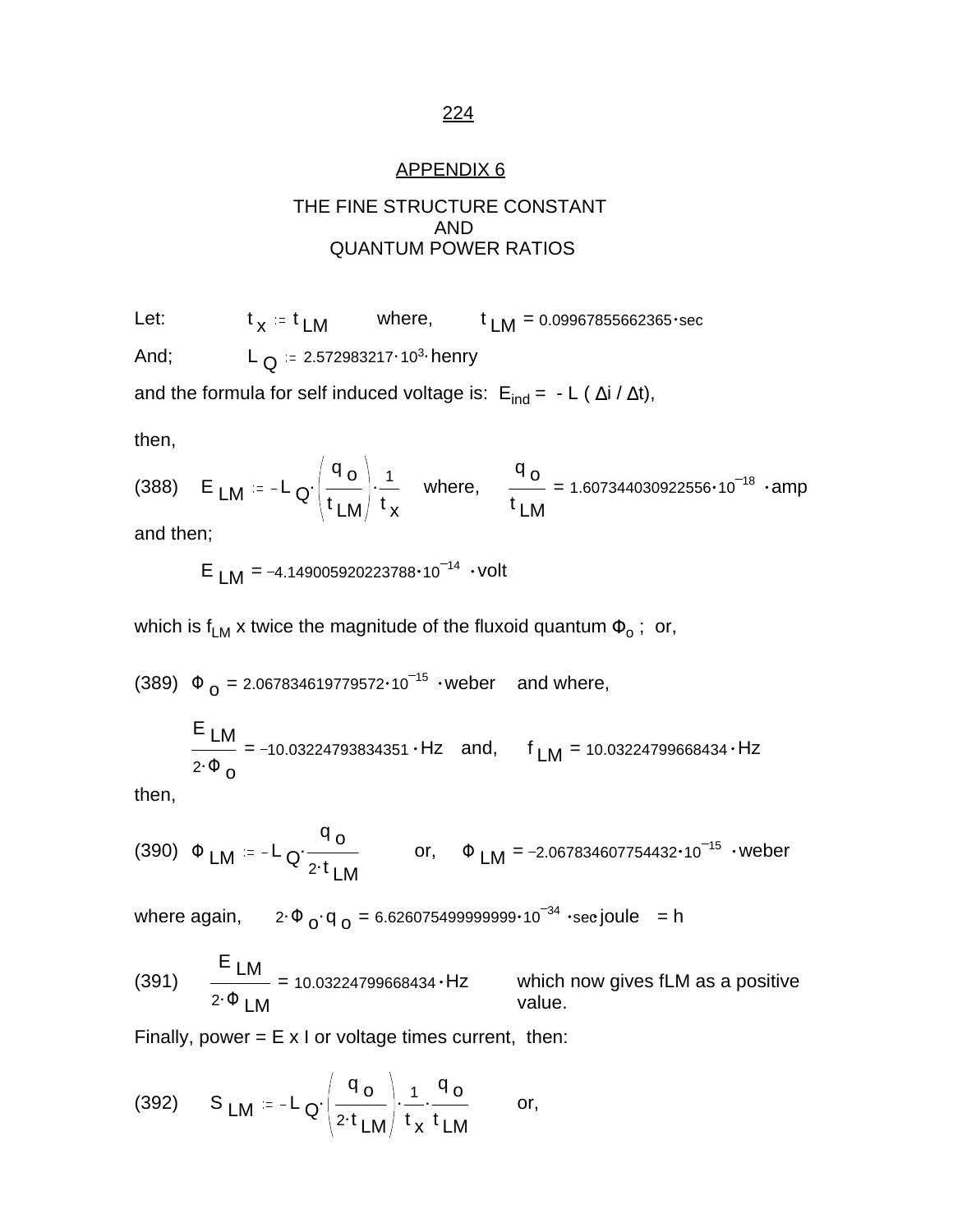S  $LM = -3.334439950067026 \cdot 10^{-32}$  · watt = 1/2 L x l<sup>2</sup> / (time) = energy/unit time The radiated power associated with the free-space resistance  $\mathsf{R}_\mathsf{s}^{}$  is;

(393) 
$$
R_s = \mu_0 \cdot c
$$
 or,  $R_s = 376.7303133310859 \cdot ohm$ 

or,

(394) P<sub>avg</sub> := 
$$
\frac{1}{2} \left( \frac{q_0}{t_{LM}} \right)^2
$$
 R<sub>s</sub> or, P<sub>avg</sub> = 4.866517110119022·10<sup>-34</sup> ·watt

and stating  $S_{LM}$  for the max. standing-wave power condition where;

(395) 
$$
S_{L M max} := -L_Q \cdot \left(\frac{q_o}{t_{LM}}\right) \cdot \frac{1}{t_x} \cdot \left(\frac{q_o}{t_{LM}}\right)
$$

where also; S  $_{LMmax}$  = -6.668879900134051 $\cdot$ 10<sup>-32</sup>  $\cdot$  watt and,

(396) R<sub>Q</sub> := h
$$
\cdot
$$
  $\left(\frac{q}{o^2}\right)^{-1}$  or, R<sub>Q</sub> = 2.581280587436064 $\cdot$ 10<sup>4</sup>  $\cdot$  ohm

thus,

(378) 
$$
P_Q := \left(\frac{q_o}{t_{LM}}\right)^2 \cdot R_Q
$$
 or,  $P_Q = 6.668879938915786 \cdot 10^{-32}$   $\cdot$  watt also,

and finally;

(397) 
$$
\frac{P_{avg}}{S_{LMmax}} = -7.297353053278408 \cdot 1 \text{ and } \alpha = 7.29735308 \cdot 10^{-3}
$$
 (Which is the fine structure constant.)

Note that the fine structure constant  $\alpha$  can express the ratio of maximum potential field energy to the rest mass field energy and/or taken another way the average quantum radiated power to the maximum quantum standing wave power and note that real power = E x I x (cos θ). Then the average quantum radiated field power can equal  $S_{LMmax}$  x (cos  $\theta$ ), or;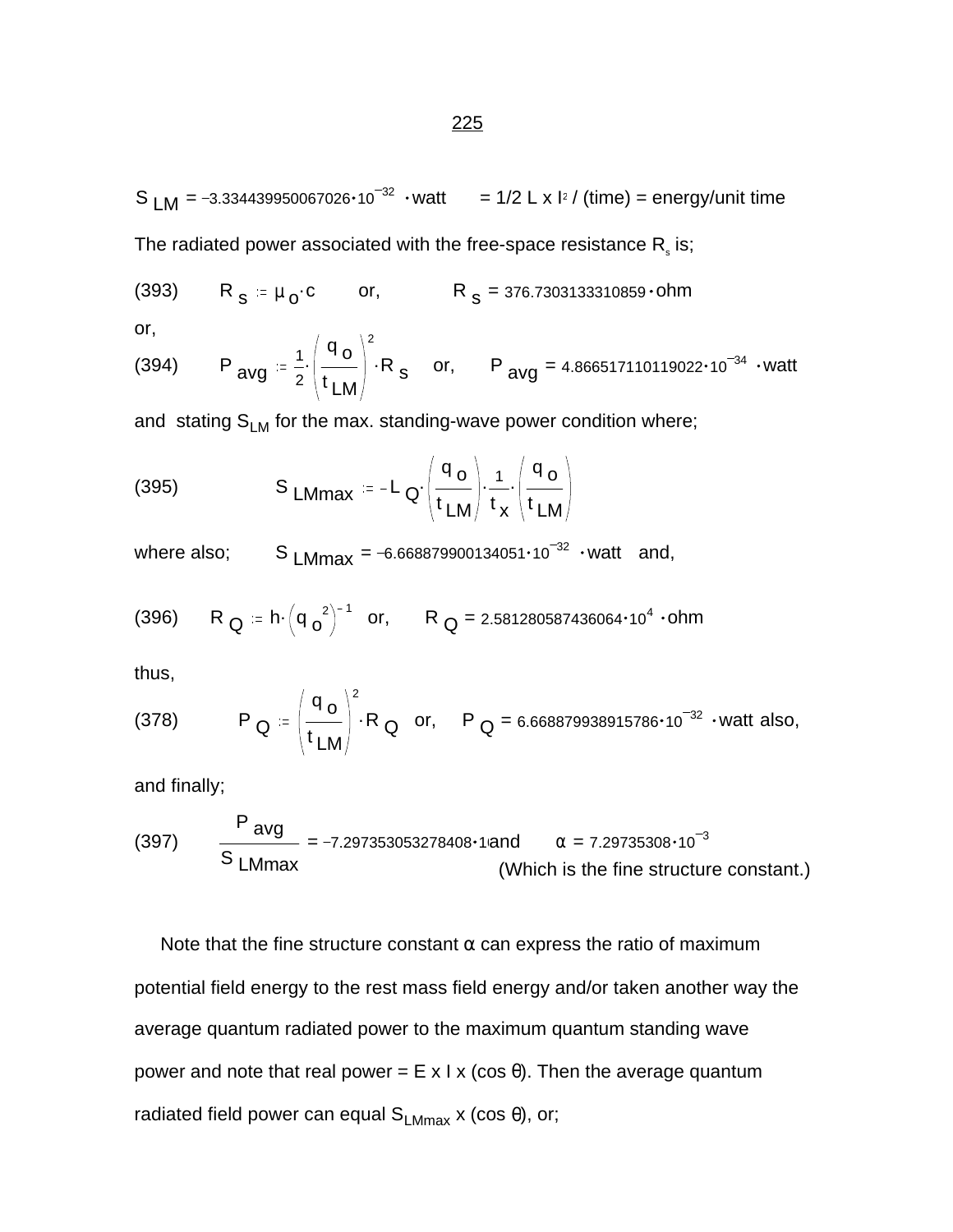$$
\underline{\mathbf{226}}
$$

(398) P ratio = 
$$
\frac{P}{S}
$$
 L Mmax  
and,  $P$  ratio = -7.297353053278408·10<sup>-3</sup>  
 $\alpha$  = 7.29735308·10<sup>-3</sup>

and let  $\theta_{ep} = \arccos(P_{ratio})$  or,  $\theta_{ep} = 90.4181112424579 \cdot deg$ then;

(399) 
$$
S_{LMmax} \cdot \cos(\theta_{ep}) = 4.86651711011911 \cdot 10^{-34} \cdot \text{watt}
$$

and,

(400) P<sub>avg</sub> = 4.866517110119022·10<sup>-34</sup> ·watt or very nearly = to S<sub>LMmax</sub> (cos 
$$
\theta
$$
).

Thus a small shift in the purely reactive standing wave of 90 degrees to  $\theta_{ep}$ above accounts for the detectable field at a point distant from the mass where again mass is defined as field energy in a standing wave situation.  $R_Q$  is thus associated with standing wave power and  $\mathsf{R}_\mathsf{S}$  with radiated field power.

 The question is now posed: "what is the power of the n1 orbital of Hydrogen if the frequency related to the quantum energy of the n1 orbital is substituted into equation (395) on page 225 previous?"

$$
\mathsf{let} \qquad \mathsf{E}_{n1} := \mathsf{m}_{e} \cdot \mathsf{V}_{n1}^2 \qquad \text{where} \qquad \mathsf{f}_{\mathsf{X}} := \frac{\mathsf{E}_{n1}}{\mathsf{h}} \quad \text{and,} \qquad \mathsf{t}_{\mathsf{X}} := \frac{\mathsf{1}}{\mathsf{f}_{\mathsf{X}}}
$$

then:

(401) S<sub>n1max</sub> := -L<sub>Q'</sub> 
$$
\left(\frac{q_o}{t_{LM}}\right) \cdot \frac{1}{t_x} \cdot \frac{q_o}{t_{LM}}
$$
 and  $f_x = 6.579683863113819 \cdot 10^{15} \cdot Hz$ 

and, S  $_{n1max}$  = -4.373807493440972 $\cdot$ 10<sup>-17</sup>  $\cdot$ watt where, where also,  $E_{n1} = 4.359748204312383 \cdot 10^{-18}$  ·joule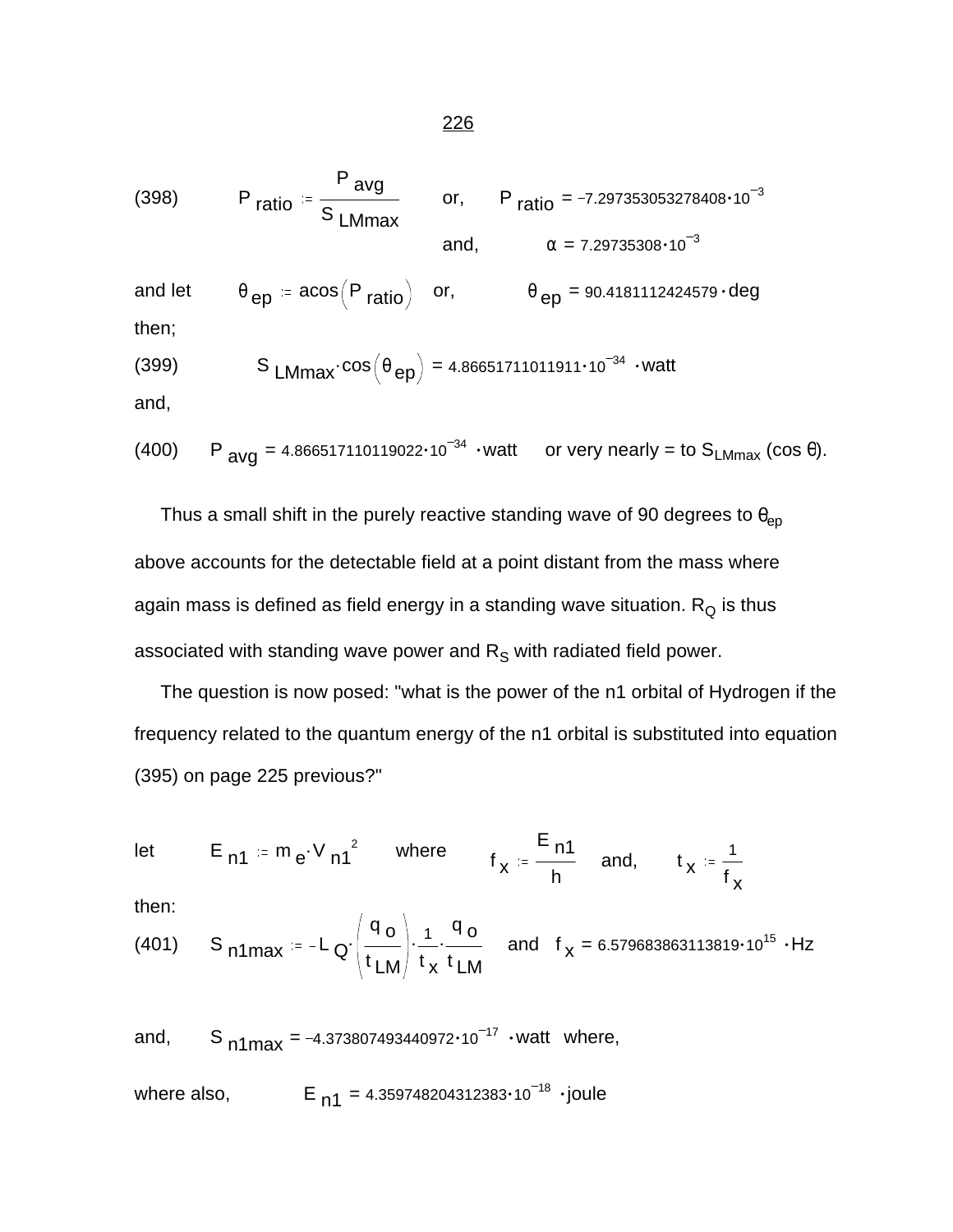thus;  
\n
$$
(402) \quad \frac{S_{n1max}}{E_{n1}} = -10.03224793834351 \cdot Hz \quad radiation from the n1 orbital and in\nfact makes the case for all orbitals.)
$$

 The negative frequency term comes from the negative time engendered by the nature of the counter-emf of equation  $E_{ind}$  =  $\,$  - 1/2 L (I)<sup>2</sup> which is the standard form in physics textbooks of today. This implies a negative energy of the radiation that will subtract energy temporarily from any positive energy that it encounters. Since our known universe is positive energy for the most part then most all of the interactions involving the electrograviton will be one of "attraction" where the reaction is towards the incoming direction of the electrograviton. This will have an overall cooling effect.

 Now let the following n1 energy to proton field energy be taken and then the arccos of that ratio yield an angle that may define the protons contribution to establishing a possible field energy well for the electron in the n1 orbital from its compton field.

First, the mass of the proton is: m  $_{\mathsf{p}}$  := 1.672623100 10<sup>-27</sup> kg Then,

(403) 
$$
E_{pn1} = \frac{E_{n1}}{m_{p}c^{2} \alpha} \qquad E_{pn1} = 3.974262522117872 \cdot 10^{-6}
$$

where,  $\theta_{pn1} = \arccos(E_{pn1})$  or,  $\theta_{pn1} = 89.99977229153079 \cdot deg$ 

which is a small deviation from pure reactive field energy, enough however to establish the positive field energy potential well at the compton radius of the electron.

Note that; 
$$
m_e \cdot c^2 \cdot \cos(\theta_{ep}) = -5.974424067938544 \cdot 10^{-16}
$$
  $\cdot$  joule  
\n $m_p \cdot c^2 \cdot \cos(\theta_{pn1}) = 5.974424091045644 \cdot 10^{-16}$   $\cdot$  joule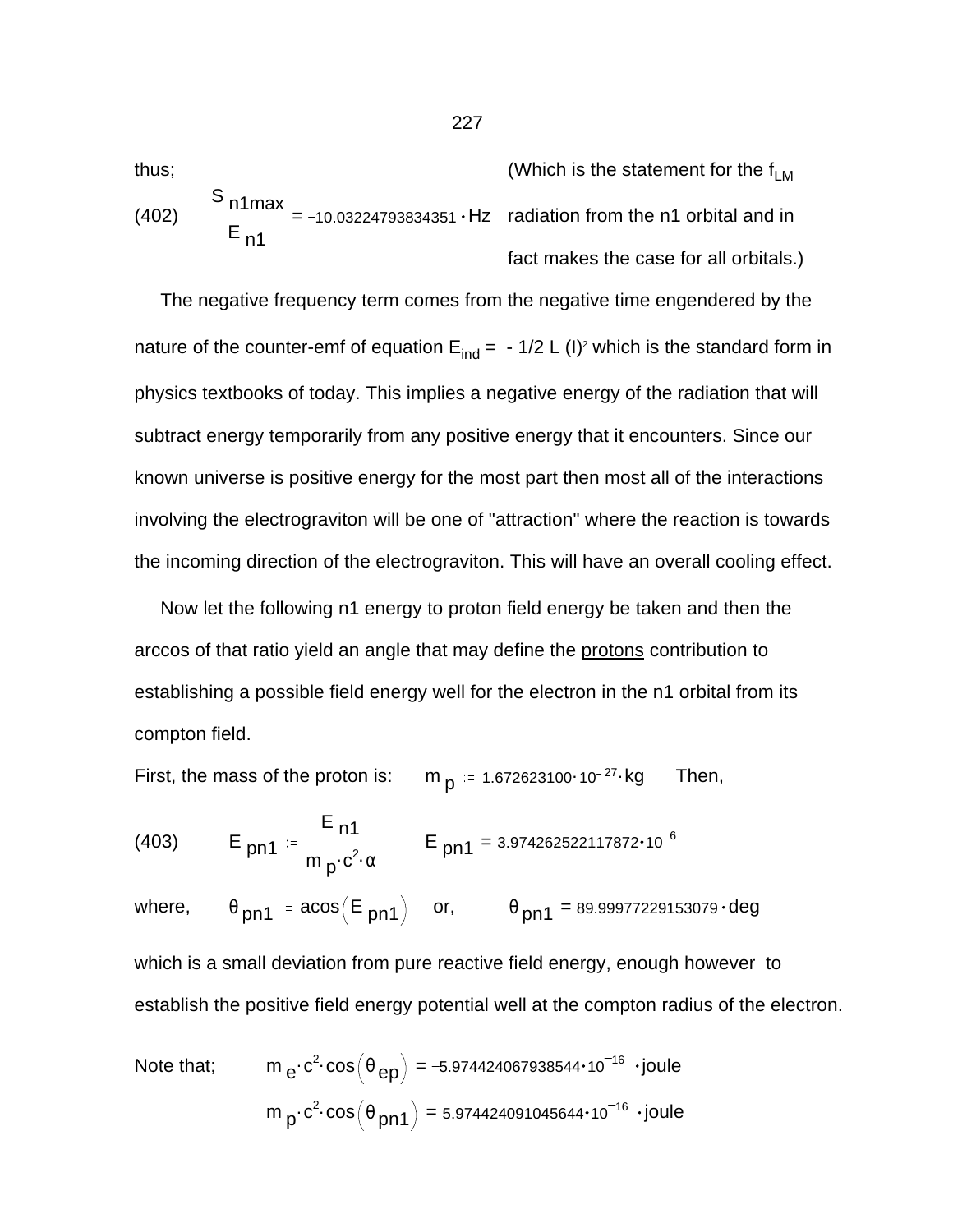The energies will cancel each other and thus form a stable well or null-point in space for each particles projected field energy.

 The reactive and resistive components may be derived from the electron and proton angles from the previous page as shown below;

 $\theta$  <sub>ep</sub> = 90.4181112424579  $\cdot$  deg  $\;\;$  where  $\;\;\;$  R  $_{\rm Q}$  = 2.581280587436064 $\cdot$ 10 $^4$   $\cdot$  ohm then,

(404) 
$$
x_{ep} = R_Q \cdot \cos(\theta_{ep})
$$
  $y_{ep} = R_Q \cdot \sin(\theta_{ep})$   
\n $x_{ep} = -188.3651577609518 \cdot ohm$   $y_{ep} = 2.581211858168114 \cdot 10^4 \cdot ohm$   
\n(Resistive) (Resistive)

and, 
$$
\frac{\mu_0 \cdot c}{2} = 188.3651566655429 \cdot ohm
$$

For the protons resistive and reactive components;

(where again,)

$$
\theta_{pn1} = 89.99977229153079 \cdot deg
$$
\n
$$
R_Q = 2.581280587436064 \cdot 10^4 \cdot ohm
$$

then,

(405) 
$$
x_{pn1} = R_Q \cos(\theta_{pn1})
$$
  $y_{pn1} = R_Q \sin(\theta_{pn1})$   
\n $x_{pn1} = 0.102586866974574 \cdot ohm$   $y_{pn1} = 2.581280587415678 \cdot 10^4 \cdot ohm$   
\n(Resistive) (Reactive)

And taking the ratio of the electron to proton ohms resistive;

(406) 
$$
\frac{x_{ep}}{x_{pn1}} = -1.836152748554435 \cdot 10^3
$$
 where,  $\frac{m_p}{m_e} = 1.836152755656068 \cdot 10^3$ 

 It is possible that the low source ohms of the proton and the higher load resistance of the electron forms the proper match for the energy transfer rate that establishes not only the fine structure constant but sets the mass of the proton to the proper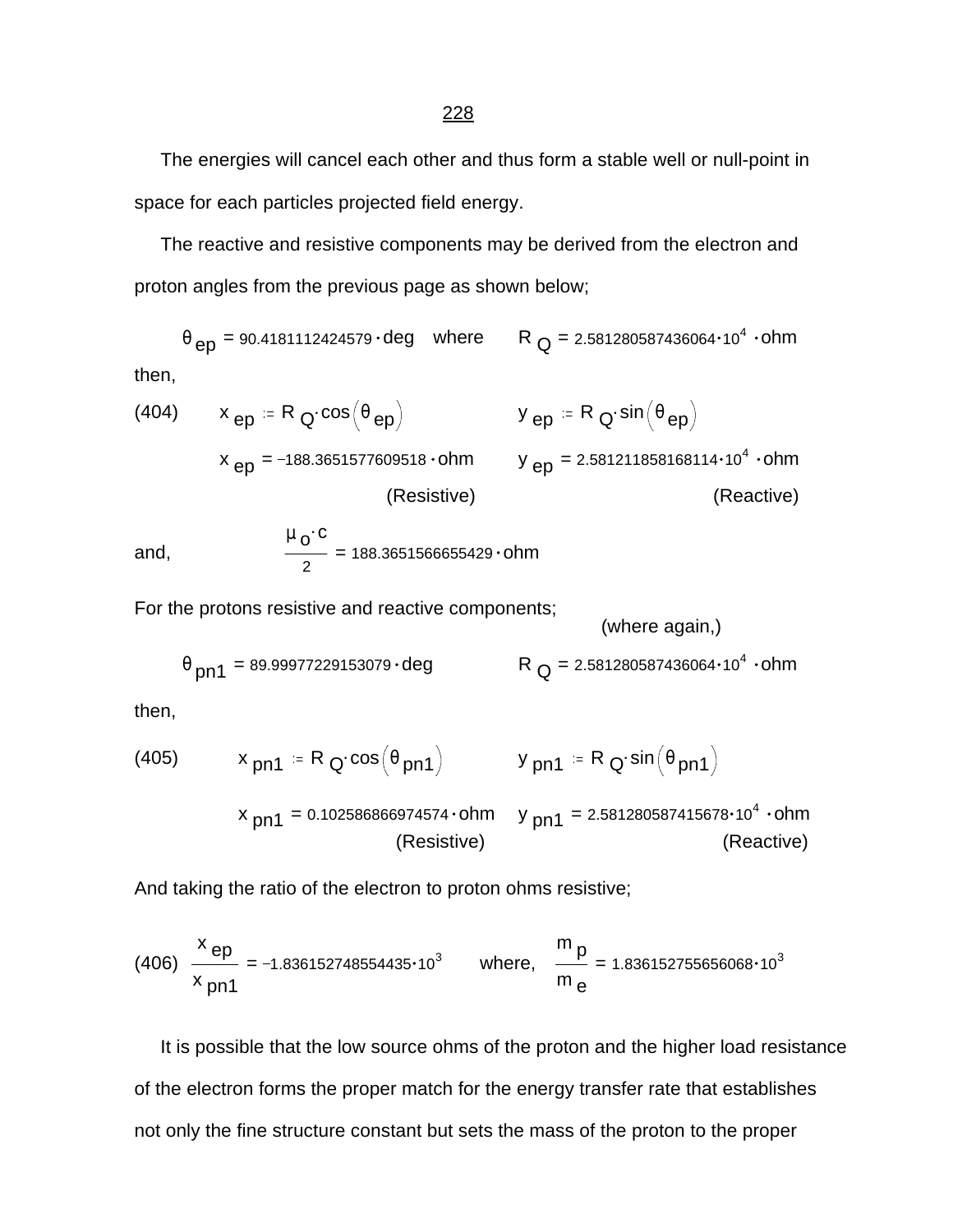amount over that of the electron in order that the energy flowing in from the upper parallel universe flows through at the proper rate to the lower parallel universe. This concept is expanded upon in the next appendix on page 230. The mass is set by nearly perfect standing waves as outlined previously and the standing waves lead to the generation of prime numbers that are unique to the electron and proton in this universe alone.

 The ability to travel between parallel universes would depend on the selection of the proper exact prime number energy transformation in a coherent quantum sense.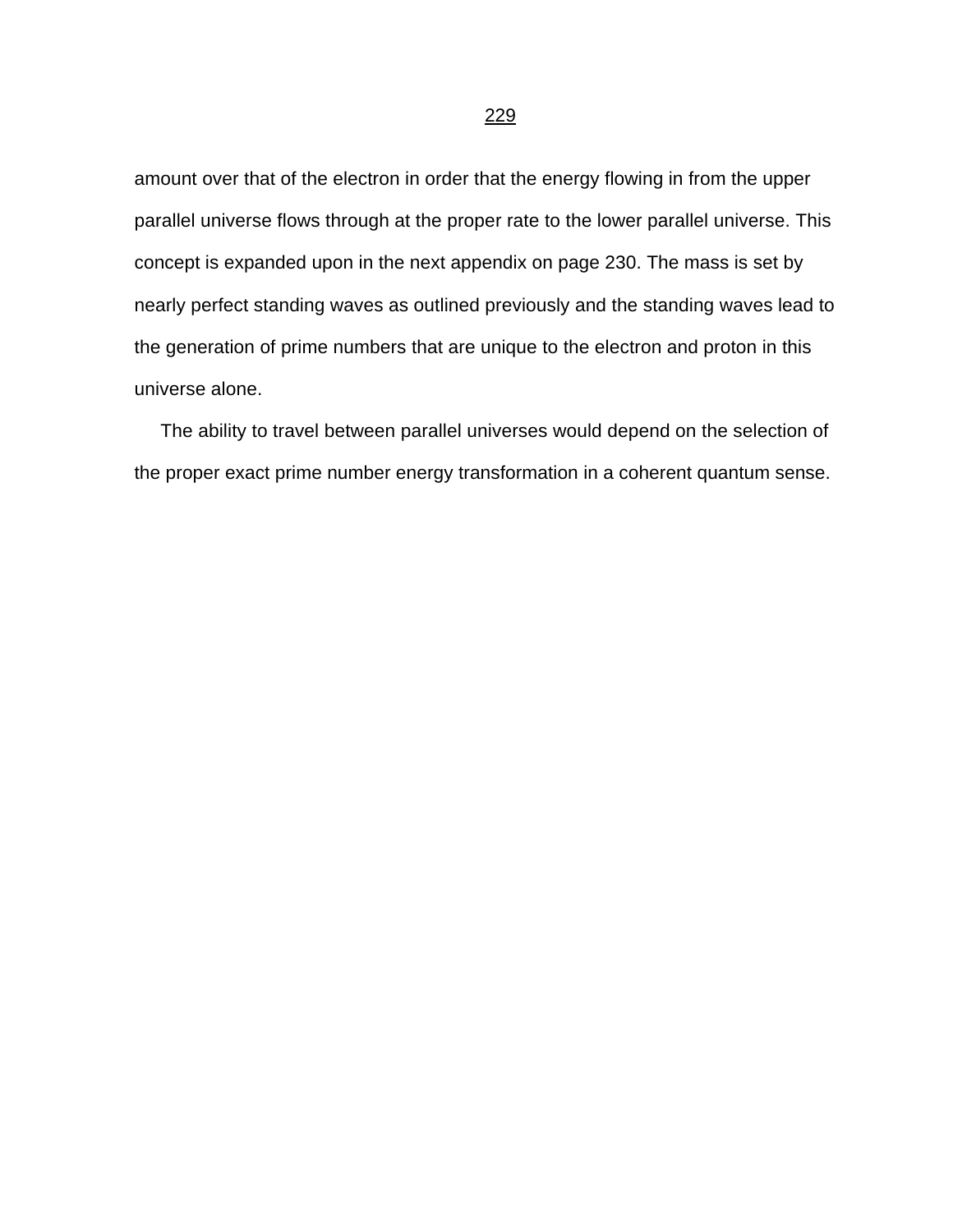#### APPENDIX 7

### THE PRIME OF PRIMES

 Let it now be postulated that the standing-wave concept of mass being locked-in field energy be extended to the idea that the frequency or repetition rate for the process of containing the standing wave field is related to a prime number that is different for the proton and electron such that there will most likely never be an occurrence of the two rates of oscillation ever creating a continuous beat frequency and thus destroying the standing-wave field that defines the mass of each fundamental particle.

 Further, this prime number for each rate of oscillation is determined by the energy loss due to the *almost* perfect 90 degree reactive field nature of each particle and the rate of energy inflow to the electron and the outflow from the proton which allows for the energy to mass establishment of our matter containing universe as we know it. This defines our universe as existing as a narrowly defined energy level between two adjacent hyper or imaginary spaces such that at least one of which is at a higher energy and different prime number than our space and is feeding the electron and at least one other is also in hyper or imaginary space and is of a lower energy level and is based on a different prime number. The product of the two prime numbers will yield a grand prime number that defines our space uniquely from all of the other possible universes.

 Then all of the other possible universes would also have their distinct grand prime number and the total number of universes allowed may be defined as presented in equation #(387) on page 223 previous, or;

#### 230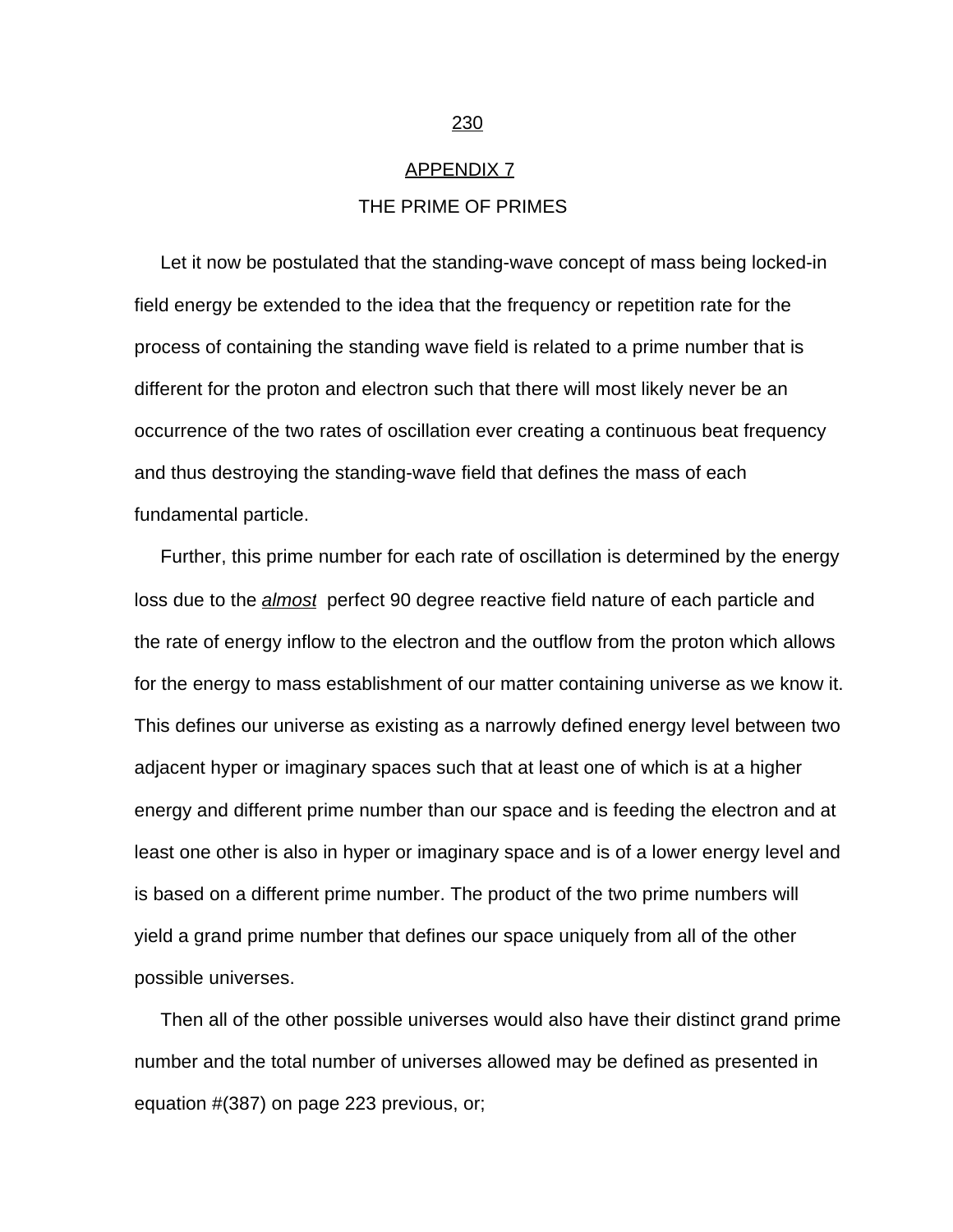$$
(407) \t\t Nuniverses = 1.231618058297535 \cdot 1019
$$

 This may well be enough universes for the accomplishment of the full purpose of what God has planned for all of creation and quite possibly beyond anything mere mortals could possibly imagine. Our universe as we know it would be but one of the possible unit numbers of the number of possible universes given above in (407). Further, I am reminded of the following passage from Hebrews quoted in the KJV below:

> "Through faith we understand that the worlds were framed by the word of God, so that things which are seen were not made of things which do appear." Hebrews 11:3

 Then our universe becomes a quantized state based on a prime-number code that is given a unique place and exists in a state of limited flux through which the energies defined above pass through that form matter which is formed by nearly perfectly balanced standing waves and it is the small difference in perfection that allows for the flux to occur at all. Thus not only can the idea of flux (or change of a given quantity per unit time) be assigned to fields locally but to our entire universe as only being a part of the whole of many created universes.

 The energy that flows through our universe flows through all of them and that energy is God, keeper and creator of the ultimate prime number for all of the possible prime number products for all of the universes for all of time that flows forever.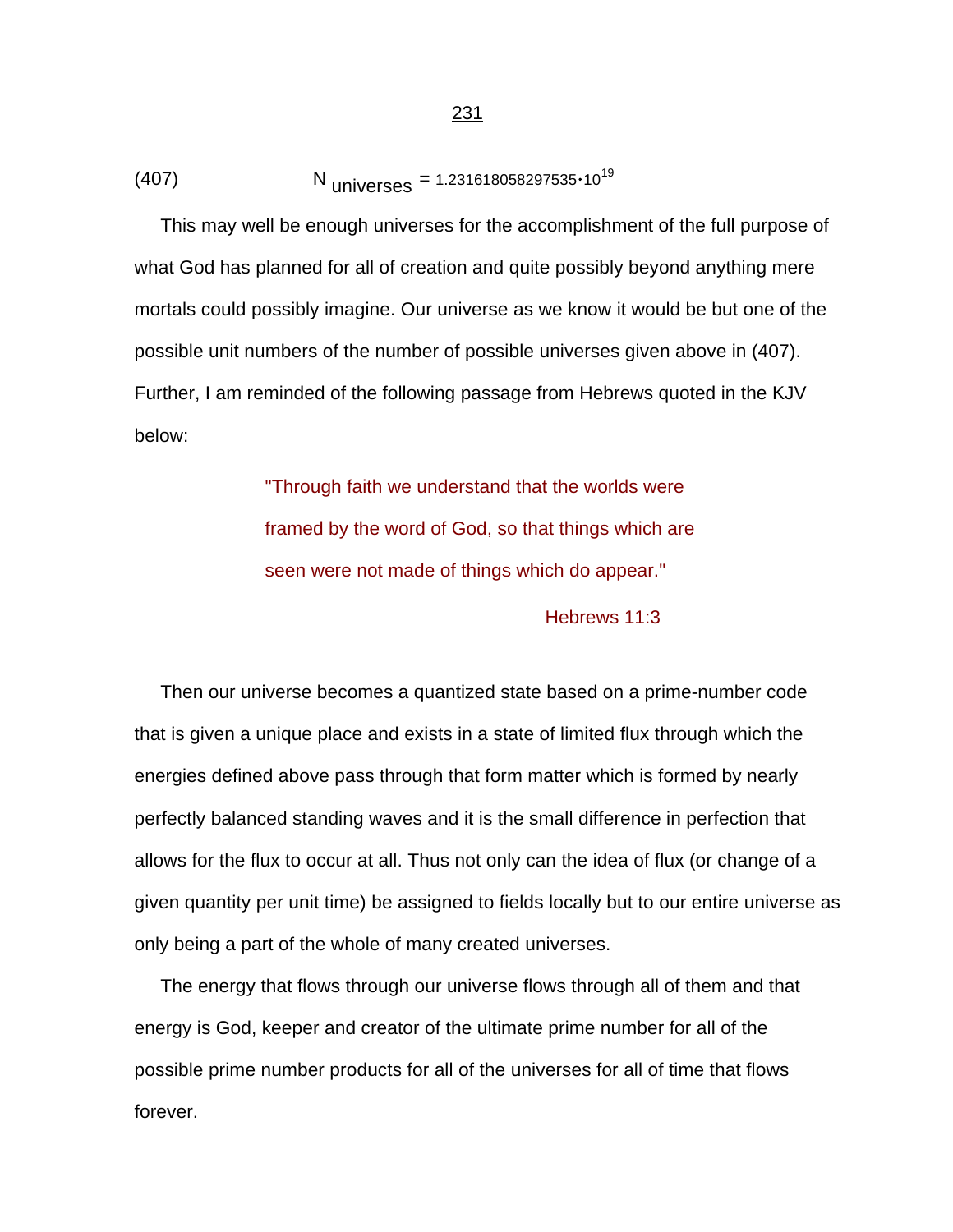#### APPENDIX 8

### A Classic to Electrogravitational Conversion Formula Process

 Back on page 12, equation (23), the units expressing the electrogravitational force in henry / meter times newton squared was presented and the following will hopefully clarify how this follows naturally from the combination of rotating force equations with the permeability of free space included as a connection constant.

Let; 
$$
m := \frac{\mu_0 q_0^2}{4 \cdot \pi q}
$$
 and,  $G = 6.67259 \cdot 10^{-11} \cdot kg^{-1} \cdot m^3 \cdot sec^{-2}$   
\nor,  $m = 9.109389688253174 \cdot 10^{-31} \cdot kg$   
\nand,  $m_1 := m$   $m_2 := m$   $r_1 := R_{n1}$   $r_2 := R_{n1}$ 

The classic formula for gravitational force is given by:

(408) F classic = 
$$
\frac{G \cdot m_1 \cdot m_2}{r_1 \cdot r_2}
$$
 or, F classic = 1.977291383868967·10<sup>-50</sup> -newton

Note that the above equation may be expanded to the following:

(409) G' := 
$$
\mu_0 \cdot V
$$
 LM<sup>4</sup> or, G' = 6.69176350019664·10<sup>-11</sup> ·kg·m<sup>5</sup>·sec<sup>-4</sup>·coul<sup>-2</sup>  
and G = 6.67259·10<sup>-11</sup> ·kg<sup>-1</sup> ·m<sup>3</sup>·sec<sup>-2</sup>

(410) 
$$
F_{eg} = \frac{m_1 \cdot V_{LM}^2}{r_1} \cdot \mu_0 \cdot \frac{m_2 \cdot V_{LM}^2}{r_2}
$$
 where  $m_1 = \frac{\mu_0 \cdot q_0^2}{4 \cdot \pi \cdot l_q} = m_e$ 

or, 
$$
F_{eg} = 1.982973075196837 \cdot 10^{-50} \cdot m^{-1} \cdot henry\cdot newton^2
$$

It is easily seen that if  $r_1$  is the same as  $r_2$  and  $V_{LM}^4$  is a hidden constant in the normal gravitational constant G along with the magnetic permeability constant  $\mu_0$ 

#### 232